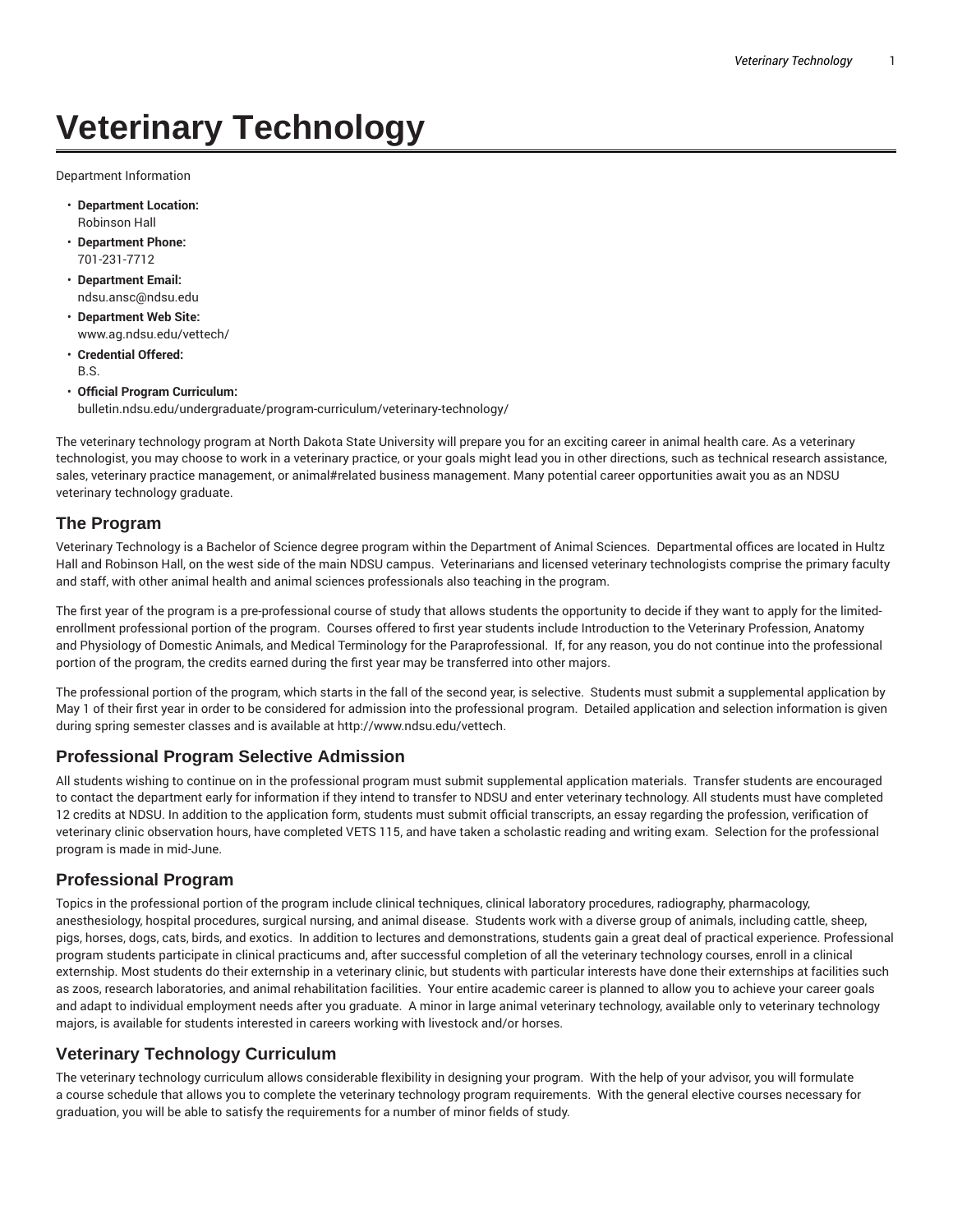### **Scholarships**

Veterinary technology students are eligible to apply for scholarships awarded through the College of Agriculture, Food Systems, and Natural Resources, and are also eligible for the LuAnn Lee Memorial Scholarship. Each year, students enrolled in the college receive more than \$100,000 from the college scholarship program. Information about scholarships is available at www.ag.ndsu.edu/academics/scholarships or by contacting the Office of the Dean, College of Agriculture, Food Systems, and Natural Resources, NDSU, Dept 2200, PO Box 6050, Fargo, ND 58108-6050, 701-231-7656.

#### **The Veterinary Technology Club**

The Veterinary Technology Club is open to any student interested in veterinary technology. It provides a social setting for students with common career goals and an opportunity to become involved in professional and community activities. The club meets twice monthly during the school year. Information about the club is available from the veterinary technology academic advisors.

# **Plan of Study**

Please note this is a sample plan of study and not an official curriculum. Actual student schedules for each semester will vary depending on start year, education goals, applicable transfer credit, and course availability. Students are encouraged to work with their academic advisor on a regular basis to review degree progress and customize an individual plan of study.

| <b>First Year</b>                 |                                    |                           |
|-----------------------------------|------------------------------------|---------------------------|
| Fall                              | <b>Credits Spring</b>              | <b>Credits</b>            |
| <b>ANSC 114</b>                   | 3 ANSC 223                         | $\mathbf{2}$              |
| ENGL 110 (C)                      | 4 BIOL 111 (S)                     | $\ensuremath{\mathsf{3}}$ |
| <b>VETS 101</b>                   | 1 COMM 110 (C)                     | 3                         |
| <b>VETS 135</b>                   | 3 ENGL 120 (C)                     | 3                         |
| <b>VETS 136</b>                   | 1 VETS 115                         | 1                         |
| Gen Ed Quantitative Reasoning (R) | 3 CSCI 114                         | $\mathsf{3}$              |
|                                   | 15                                 | 15                        |
| <b>Second Year</b>                |                                    |                           |
| Fall                              | <b>Credits Spring</b>              | <b>Credits</b>            |
| <b>ANSC 370</b>                   | 3 ANSC 371                         | 3                         |
| <b>VETS 265</b>                   | 2 VETS 255                         | 2                         |
| <b>VETS 265L</b>                  | 1 VETS 255L                        | $\mathbf{1}$              |
| <b>VETS 249</b>                   | 2 VETS 267                         | $\mathbf{2}$              |
| VETS 296 (Ward Care/Clinic Care)  | 1 VETS 267L                        | $\mathbf{1}$              |
| Gen Ed Humanities & Fine Arts (A) | 3 VETS 385                         | $\sqrt{2}$                |
| <b>MICR 202</b>                   | 2 VETS 455                         |                           |
| <b>MICR 202L</b>                  | 1 VETS 385L<br>$\mathbf{1}$        |                           |
| <b>VETS 369</b>                   | 2 VETS 483                         | $\mathbf{1}$              |
|                                   | VETS 296 (Ward Care/Clinic Care)   | $\mathbb{I}$              |
|                                   | 17                                 | 15                        |
| <b>Third Year</b>                 |                                    |                           |
| Fall                              | <b>Credits Spring</b>              | <b>Credits</b>            |
| <b>VETS 386</b>                   | 2 VETS 296 (Ward Care/Clinic Care) | $\mathbf{1}$              |
| VETS 386L                         | 1 VETS 387                         | $\sqrt{2}$                |
| <b>VETS 457</b>                   | 2 VETS 387L<br>$\mathbf{1}$        |                           |
| <b>VETS 483</b>                   | 1 VETS 461                         | $\mathbf{2}$              |
| VETS 296 (Ward Care/Clinic Care)  | 1 VETS 461L                        | 1                         |
| Elective                          | 9 VETS 482                         | $\mathbf{2}$              |
|                                   | <b>VETS 483</b>                    | $\mathbf{1}$              |